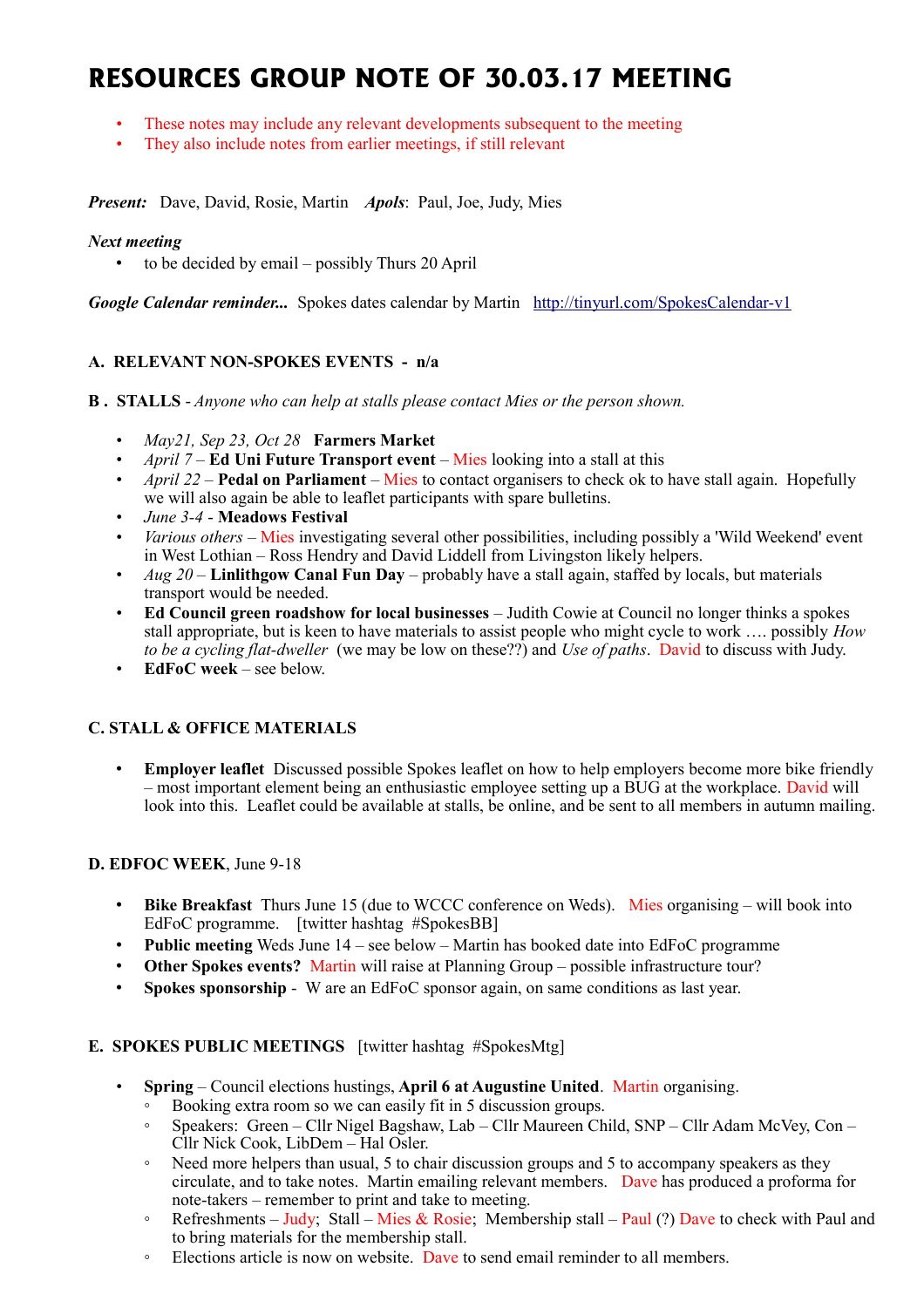- **June EdFoC week public meeting** Martin organising. *Theme:* **reducing road danger** Weds 14 evening (day before bike breakfast). (Augustine unavailable on  $15<sup>th</sup>$ , but  $14<sup>th</sup>$  evening won't clash with Glasgow WCCC day conference).
	- **Speaker from police** re. introducing the WMP 'closepass' initiative in Edinburgh [*later:* PC Dominic Doyle running this initiative and will be the speaker
	- **Mark Ruskell MSP**, who is to introduce a Bill for default 20mph in all Scottish urban areas
	- **Dr Caroline Brown**, on her research into heavy lorries & VRUs (vulnerable road users)
	- **Suzanne Meade**, Napier University researcher into VRUs Dave to confirm to her and pass details to Martin. Topic: her research on how road danger relates to different age groups and age/location.
	- **Chair for discussion session Kirsty Lewin**.
	- Dave to contact David Gardiner re a poster.
- **Possible future topics -**
	- *Autumn meeting* probably policies of the new council new Council Transport Convener
	- *Cycling for all ages & abilities.* e.g. speakers from a school, from Ageing Well, from ABC (allabilities) and a relevant senior councillor
	- *Tram* a. Chris Oliver study of 300 tramline injury cases later this year b. Tramline extension issues.

# **F. SPOKES MAPS**

- **Maps group meeting held.** Decisions on future editions
	- **Polyart** all new editions will be on polyart (and hence price rise by  $£1)$ )
	- **Edinburgh** (2016) map selling well. New edition probably needed in 18 months or so. Big problems about what base map to use. Joe says Ed Uni social history map (MESH) may be an option – Joe now in contact with David Langworth of maps group, who is our Ed map cartographer.
	- **East Lothian** (2014) New edition hopefully late Spring, Tim doing cartography
	- **West Lothian** (2012) Still have big stock (print run was too high). Need to try and sell more, then possibly new edition next year. Unclear who will do it – Tim not interested; David Gardiner possible.
	- **Midlothian** (2015) Stock and age both ok.
	- **Glasgow 3rd edition** now out, developed by Spokes & Go-Bike, 12500 copies paid for by council, and is available free (on ordinary paper). Glasgow Council will post out copies free on request, so this is now on our website maps page, and Council is to send us a small supply (Dave to remind them). Development of a paid-for printed polyart version is possible (and electronic) but we would need find an organiser/producer/promotion person (no cartography skills needed), some payment possible..
- **Shops sales initiative** Paul had suggested we write to all bike shops with free sample map and order form. Maps group agreed. Dave to liaise with Peter (after mailout) to arrange letter and which shops.
- **Surplus existing Ed maps** Mies has organised distribution to schools etc. Now only 100 or so left? Mies to keep a note of what recipients say they will be used for.
- Maps archive. Dave has included request for missing maps in 8.3.17 Spokesworker, emailed to all members. Ideally we'd like to have 2 of each, with one always kept in the office.

# **G. SUMMER COMPETITION 2017**

- *Simple cycling improvements* by Council, employers or others, at low cost, to improve existing everyday journeys and/or encourage more people to cycle. Entries must be for a specific location (in Ed or Lothians), not general ideas.
- As always, photos will be welcome; and we say that in judging we take into account not just the idea but also how well its benefits are described.
- Entry form draft agreed to be final, except prizes still to be finalised
- Prizesed (to be allocated in September, valid until at least end of 2017) Prizes in **bold** still to be obtained..
	- Dave **ScotRail**, **EdFoC** (urban arrow), **Laidback**
	- Judy Sustrans (choice of, maybe, 3 maps), Craigie (suggest 2 vouchers, not hamper)
	- Mies **Ed Bicycle**, **Camera Obscura** (2 prizes??) , **Kalpna**
	- Rosie **Bike Trax**, **Filmhouse**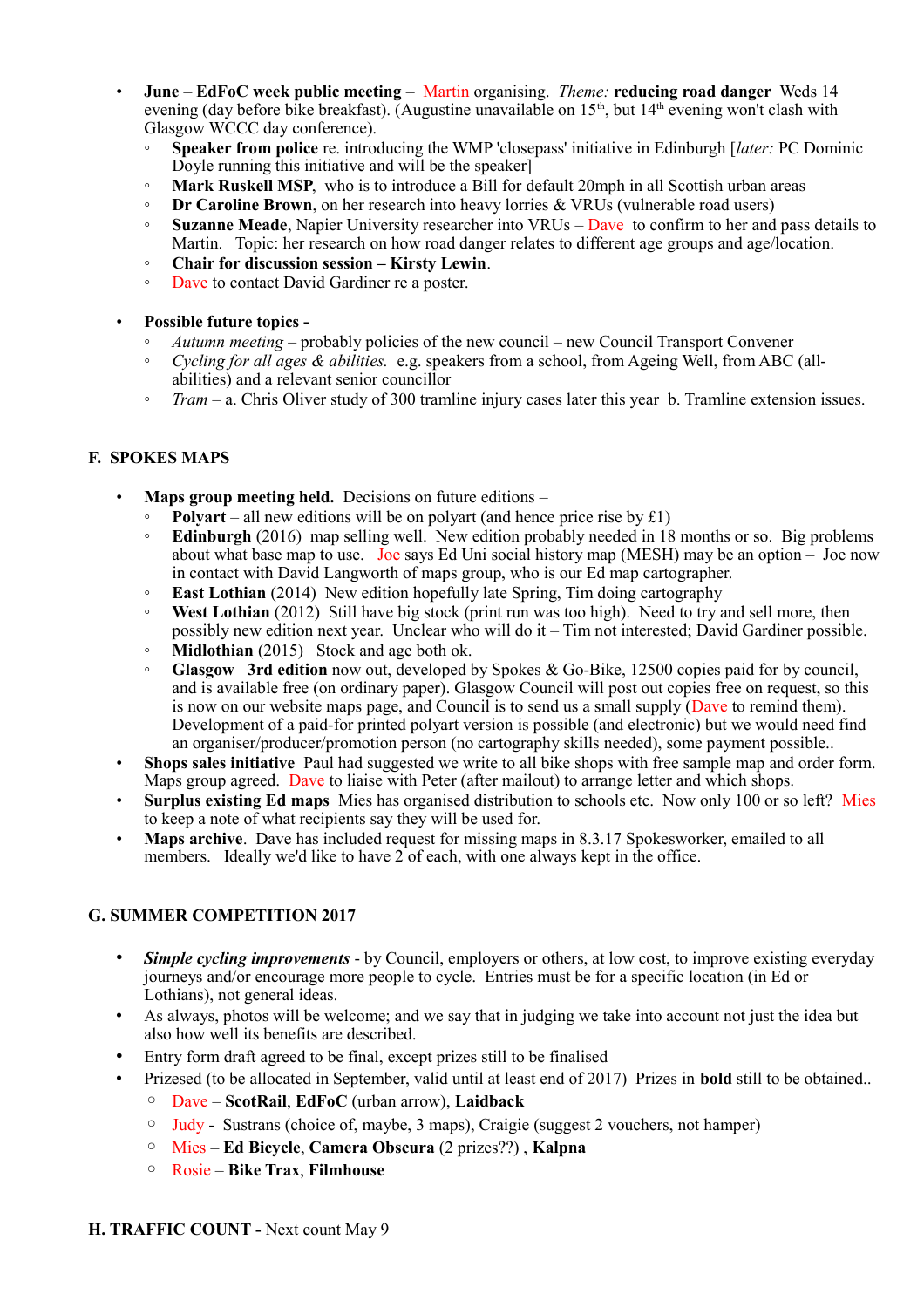#### **J. 40TH ANNIVERSARY - 2017**

- Mies, Martin, Rosie, Martyn subgroup discussed ideas after 7 Feb stalls meeting. Probable actions...
- **Exhibition** updated from our 30-year exhibition. Hopefully to show in Parliament then rotate round libraries, use at events, etc. Martin to check Parliament arrangements [NB – suggest do this via Alison Johnstone's office – see next para]. Mies or Rosie to contact Transform Creative (offshoot of Transform Scotland) as possibles for the display design/production - some Spokes funding would be needed but would create a professional product. Also possibility of a grant – Transform has list??
- **Scottish Parliament**  Dave has written to Spokes member Alison Johnstone MSP re possibilities for autumn. She will do a motion and will try for a Members' debate (but not many opportunities). Exhibitions also possible – there are 2 locations in the Parliament, with different exhibitions weekly.
- **Before/After scenarios** could be in exhibition. NB those that go back into history especially appropriate. Possibles - Traffic counts; A90; Meadows; Maps; Bulletins/communications; council budgets; National lobbying; cycle facility development (rly paths → onroad lanes → segregated lanes). Example of a poor outcome, despite much effort, Canal to West End. Lothians example – paths relating to Bathgate/Airdrie rail project - Dave to pass info to Rosie.
- **Video documentary** of Spokes history/ achievements/ lessons Rosie & Martin meeting Napier students to discuss. First videoing will be at hustings. NB – Hilary McDowell also suggested a short video of mailout, to go on website, for potential volunteers.
- **Rotating silent slideshow** could be used at spokes meetings (before start of mtg), in exhibitions, etc. Ian may have slideshow from  $30<sup>th</sup>$  anniversary; Dave also has old photos.
- **Archive material** for exhibition &/or video. Some main points are in Bulletins of our 10 and 30 year anniversaries (B33 and [B98\)](http://www.spokes.org.uk/wordpress/downloads/spokesbulletin/Spokes_Bulletin_98.pdf) – copies given to Martin. Also in [B100.](http://www.spokes.org.uk/wordpress/wp-content/uploads/2009/09/B100_fromBarr.pdf) Also some materials still in office from 30th anniversary exhibition. *Later:* Dave has created history [website page f](http://www.spokes.org.uk/documents/odds-and-ends-may-be-exciting/spokes-history/)or easy access to such documents.
- Dave will do draft centre page  $40<sup>th</sup>$  anniversary supplement for Bulletin 128.
- **Social event** celebrating the history. Could replace our autumn public meetings, or additional. Could include AGM, exhibition, presentation, videos, etc.
- *Also to consider -* **Council reception??** as for  $30<sup>th</sup>$  anniversary. Council would probably meet refreshments costs and we could probably extend the invite to all members [possibly with a limit]. Problem with election coming, and various friendly councillors leaving, but could informally ask Maureen Child &/or Adam McVey when they are at our public mtg -they are 99% sure to be re-elected.

# **K. SUPERMARKETS PROJECT**

- Joe working on draft leaflet, which will be circulated to Resources members for comment soon.
- **First stage** produce simple leaflet (A4 folded to A5 probably similar to the Bike Alert leaflet). Aimed to persuade shop managers *why* and *how* to provide good bike parking and access. Iain has made his previous materials available. Joe happy to work on layout as well as content.
- This leaflet would be funded by Spokes and sent to all members, so that those interested could use it to speak to their local shops/supermarket, as individuals on their own initiative. *Aim for May mailout if poss*.
- **Second stage**  to contact local regional managers of supermarket chains aim to find at least one to undertake an exemplary project covering all their stores. This action could potentially also tie in with locals from the above bullet point. This stage could be at a fairly basic level, or ...
- Apply for funding, as an innovative project, as we did with the tenements project e.g. Sestran or Cycling Scotland or SCSP cash (via Ed Council). This could include a more detailed brochure (design & production) and possibly covering time for Joe, including making visits to store area managers, etc.
- **Report on our initial survey** is online at [spokes.org.uk](http://spokes.org.uk/) : documents : spokes projects : supermarkets or click here [www.spokes.org.uk/documents/papers-documents/supermarkets-project.](http://www.spokes.org.uk/documents/papers-documents/supermarkets-project)

# **L. MOTORIST AWARENESS CAMPAIGN – 'BIKE ALERT'**

- *Video & leaflet at [www.spokes.org.uk/videos](http://www.spokes.org.uk/videos)*. In total ~3000 leaflets used at schools events, 2000 in mailout; 5000 remaining.
- *Other uses* driving schools, car hire offices, police rehab, etc, being discussed by Martin & Mies. Mies looking out previous database of such addresses [now rather old]. Martin is taking leaflets round to a few such bodies – Hertz will offer to all rental drivers, Enterprise, Avis, Quickfit will put them on display. *Later:* a Spokes member has tweeted being impressed to see them on display in Hertz!